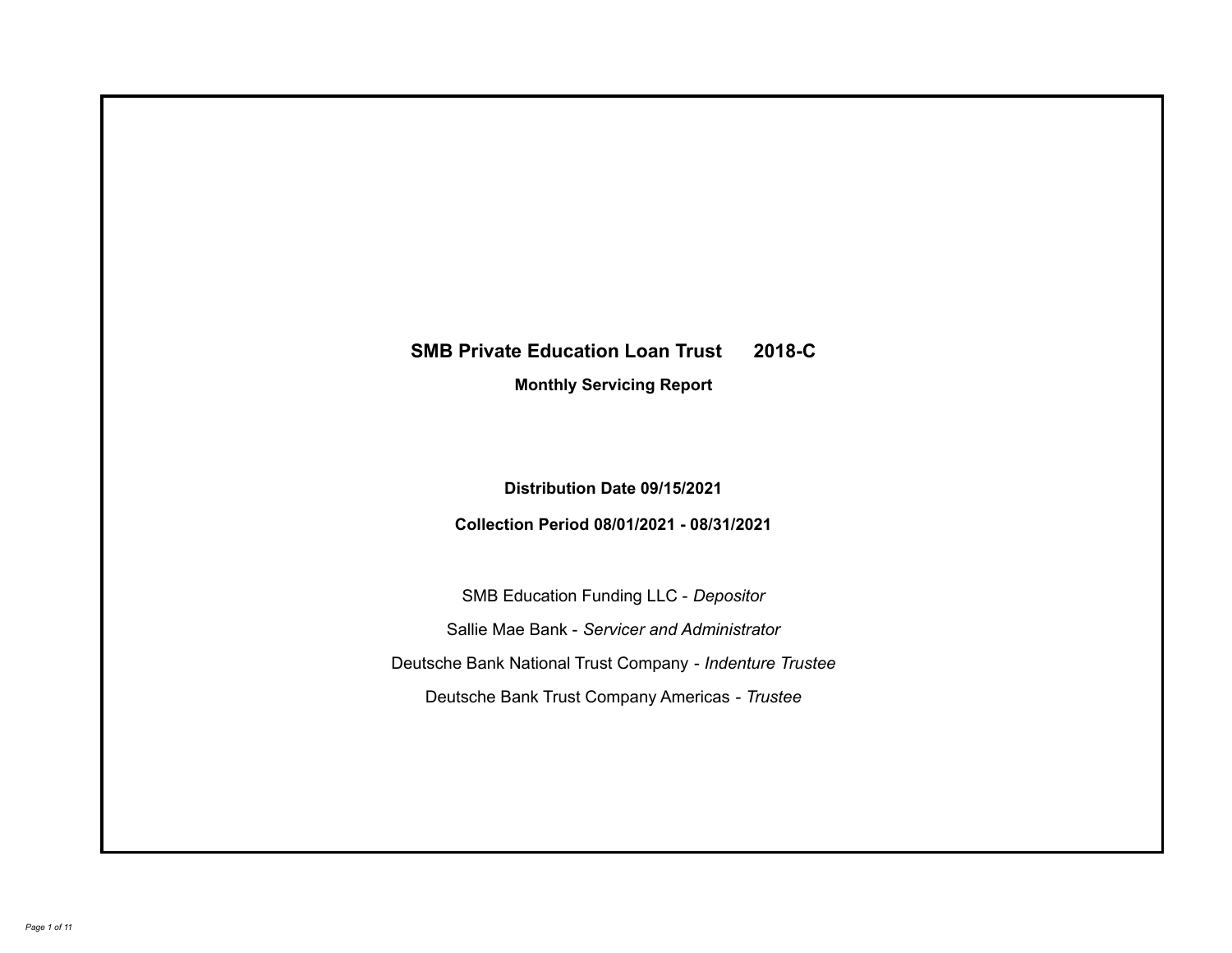A

| Α           | <b>Student Loan Portfolio Characteristics</b>      |                                                 | <b>Settlement Date</b><br>09/19/2018 | 07/31/2021       | 08/31/2021       |
|-------------|----------------------------------------------------|-------------------------------------------------|--------------------------------------|------------------|------------------|
|             | <b>Principal Balance</b>                           |                                                 | \$557,492,029.76                     | \$351,191,637.53 | \$343,755,581.81 |
|             | Interest to be Capitalized Balance                 |                                                 | 38,025,828.51                        | 20,929,858.72    | 21,019,517.73    |
|             | Pool Balance                                       |                                                 | \$595,517,858.27                     | \$372,121,496.25 | \$364,775,099.54 |
|             |                                                    |                                                 |                                      |                  |                  |
|             | Weighted Average Coupon (WAC)                      |                                                 | 9.62%<br>137.72                      | 8.22%<br>129.65  | 8.21%<br>129.50  |
|             | Weighted Average Remaining Term<br>Number of Loans |                                                 | 48,318                               | 30,999           | 30,507           |
|             | Number of Borrowers                                |                                                 | 46,914                               | 30,185           | 29,708           |
|             | Pool Factor                                        |                                                 |                                      | 0.624870423      | 0.612534275      |
|             |                                                    | Since Issued Total Constant Prepayment Rate (1) |                                      | 12.53%           | 12.60%           |
| B           | <b>Debt Securities</b>                             | <b>Cusip/Isin</b>                               | 08/16/2021                           |                  | 09/15/2021       |
|             | A <sub>2</sub> A                                   | 78449QAB3                                       | \$160,125,246.96                     |                  | \$156,435,199.07 |
|             | A2B                                                | 78449QAC1                                       | \$78,965,875.23                      |                  | \$77,146,125.58  |
|             | B                                                  | 78449QAD9                                       | \$40,000,000.00                      |                  | \$40,000,000.00  |
|             |                                                    |                                                 |                                      |                  |                  |
| $\mathsf C$ | <b>Certificates</b>                                | <b>Cusip/Isin</b>                               | 08/16/2021                           |                  | 09/15/2021       |
|             | Residual                                           | 78449Q107                                       | \$100,000.00                         |                  | \$100,000.00     |
|             |                                                    |                                                 |                                      |                  |                  |
| D           | <b>Account Balances</b>                            |                                                 | 08/16/2021                           |                  | 09/15/2021       |
|             | Reserve Account Balance                            |                                                 | \$1,508,827.00                       |                  | \$1,508,827.00   |
|             |                                                    |                                                 |                                      |                  |                  |
| E.          | Annat / Linhility                                  |                                                 | 08/16/2021                           |                  | 09/15/2021       |

| <b>Asset / Liability</b>               | 08/16/2021      | 09/15/2021      |
|----------------------------------------|-----------------|-----------------|
| Overcollateralization Percentage       | 25.00%          | 25.00%          |
| Specified Overcollateralization Amount | \$93,030,374.06 | \$91,193,774.89 |
| Actual Overcollateralization Amount    | \$93,030,374.06 | \$91,193,774.89 |

(1) For additional information, see 'Since Issued CPR Methodology' found in section VIII of this report .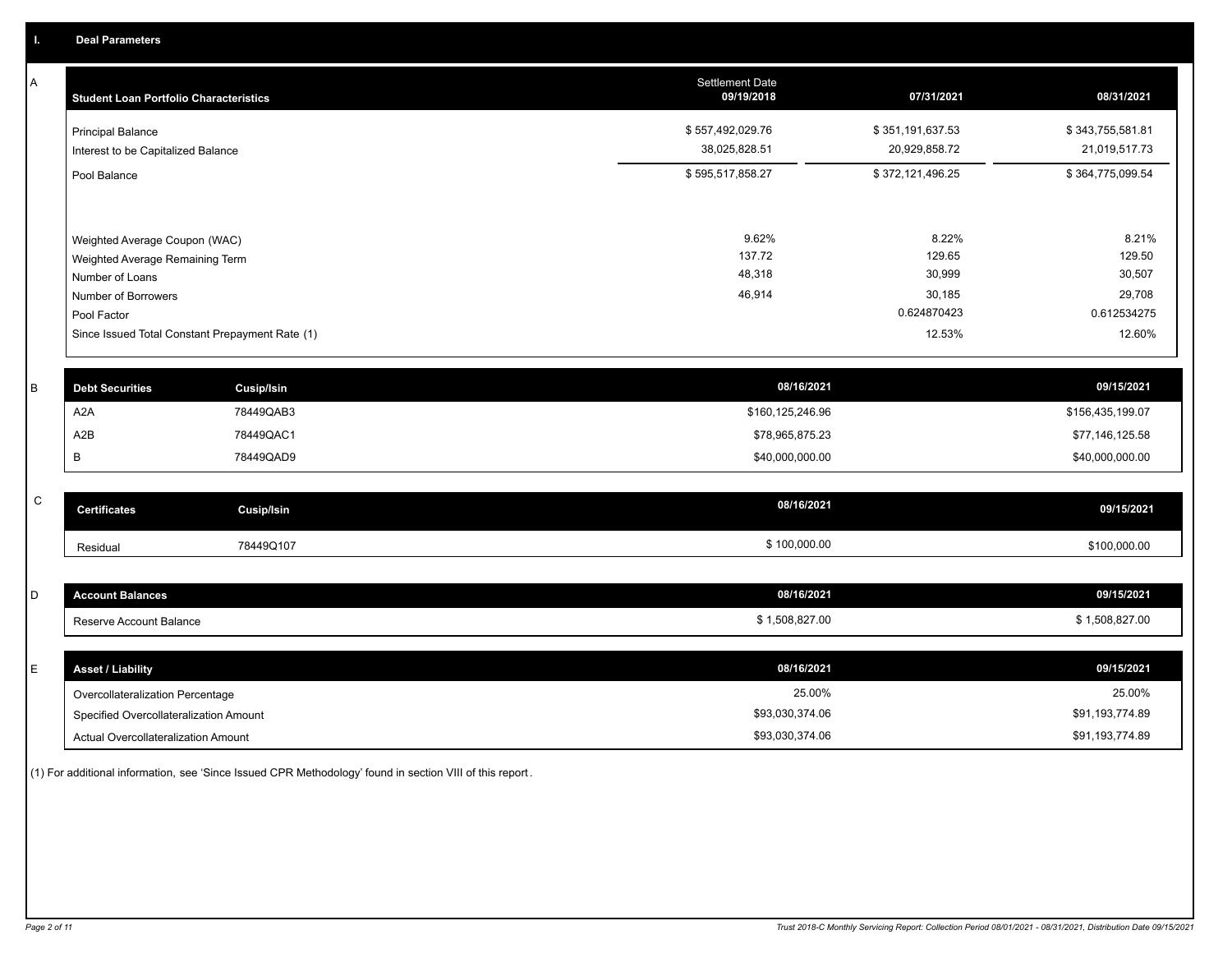## **II. 2018-C Trust Activity 08/01/2021 through 08/31/2021**

| A | <b>Student Loan Principal Receipts</b> |                |
|---|----------------------------------------|----------------|
|   | <b>Borrower Principal</b>              | 7,454,938.89   |
|   | Seller Principal Reimbursement         | 0.00           |
|   | Servicer Principal Reimbursement       | 0.00           |
|   | <b>Other Principal Deposits</b>        | 17.025.53      |
|   | <b>Total Principal Receipts</b>        | \$7,471,964.42 |

## B **Student Loan Interest Receipts**

| <b>Total Interest Receipts</b>  | \$1,854,636.50 |
|---------------------------------|----------------|
| <b>Other Interest Deposits</b>  | 48.59          |
| Servicer Interest Reimbursement | 0.00           |
| Seller Interest Reimbursement   | 0.00           |
| <b>Borrower Interest</b>        | 1,854,587.91   |

| C       | <b>Recoveries on Realized Losses</b>                             | \$49,230.45    |
|---------|------------------------------------------------------------------|----------------|
| D       | <b>Investment Income</b>                                         | \$202.21       |
| Е       | <b>Funds Borrowed from Next Collection Period</b>                | \$0.00         |
| F.      | Funds Repaid from Prior Collection Period                        | \$0.00         |
| G       | Loan Sale or Purchase Proceeds                                   | \$0.00         |
| H       | <b>Initial Deposits to Distribution Account</b>                  | \$0.00         |
|         | <b>Excess Transferred from Other Accounts</b>                    | \$0.00         |
| J       | <b>Borrower Benefit Reimbursements</b>                           | \$0.00         |
| Κ       | <b>Other Deposits</b>                                            | \$0.00         |
| ц       | <b>Other Fees Collected</b>                                      | \$0.00         |
| м       | <b>AVAILABLE FUNDS</b>                                           | \$9,376,033.58 |
| N       | Non-Cash Principal Activity During Collection Period             | \$35,908.70    |
| $\circ$ | Aggregate Purchased Amounts by the Depositor, Servicer or Seller | \$17,074.12    |
| P       | Aggregate Loan Substitutions                                     | \$0.00         |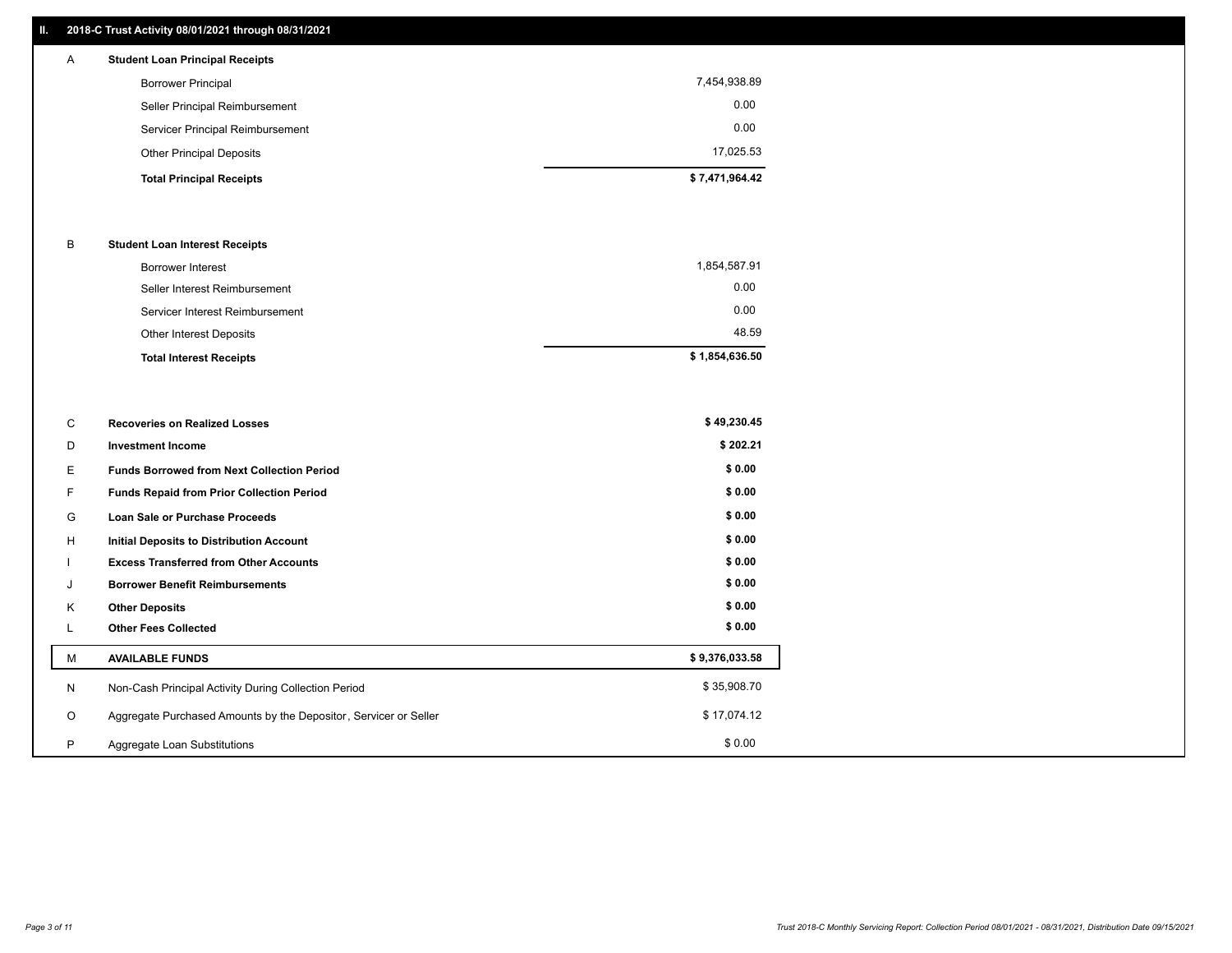|                   | <b>Loans by Repayment Status</b> |                          |         |                                                           |                |                            |                          |         |                                                           |                |                            |
|-------------------|----------------------------------|--------------------------|---------|-----------------------------------------------------------|----------------|----------------------------|--------------------------|---------|-----------------------------------------------------------|----------------|----------------------------|
|                   |                                  |                          |         | 08/31/2021                                                |                |                            |                          |         | 07/31/2021                                                |                |                            |
|                   |                                  | <b>Wtd Avg</b><br>Coupon | # Loans | Principal and<br><b>Interest Accrued</b><br>to Capitalize | % of Principal | % of Loans in<br>Repay (1) | <b>Wtd Avg</b><br>Coupon | # Loans | Principal and<br><b>Interest Accrued</b><br>to Capitalize | % of Principal | % of Loans in<br>Repay (1) |
| INTERIM:          | IN SCHOOL                        | 9.33%                    | 1,532   | \$23,685,456.14                                           | 6.493%         | $-$ %                      | 9.35%                    | 1,612   | \$24,799,170.69                                           | 6.664%         | $-$ %                      |
|                   | GRACE                            | 9.59%                    | 1,053   | \$17,682,129.69                                           | 4.847%         | $-$ %                      | 9.60%                    | 1,015   | \$17,074,448.18                                           | 4.588%         | $-$ %                      |
|                   | <b>DEFERMENT</b>                 | 8.93%                    | 1,867   | \$25,922,666.08                                           | 7.106%         | $-$ %                      | 8.88%                    | 1,897   | \$26,025,185.74                                           | 6.994%         | $-$ %                      |
| <b>REPAYMENT:</b> | <b>CURRENT</b>                   | 7.95%                    | 24,730  | \$276,820,087.43                                          | 75.888%        | 93.054%                    | 7.96%                    | 25,085  | \$282,922,928.06                                          | 76.030%        | 92.999%                    |
|                   | 31-60 DAYS DELINQUENT            | 8.45%                    | 329     | \$4,722,342.74                                            | 1.295%         | 1.587%                     | 8.89%                    | 325     | \$4,645,374.64                                            | 1.248%         | 1.527%                     |
|                   | 61-90 DAYS DELINQUENT            | 8.68%                    | 174     | \$2,873,291.49                                            | 0.788%         | 0.966%                     | 8.00%                    | 139     | \$2,309,864.87                                            | 0.621%         | 0.759%                     |
|                   | > 90 DAYS DELINQUENT             | 8.60%                    | 91      | \$1,464,317.52                                            | 0.401%         | 0.492%                     | 8.72%                    | 89      | \$1,537,499.68                                            | 0.413%         | 0.505%                     |
|                   | <b>FORBEARANCE</b>               | 8.22%                    | 731     | \$11,604,808.45                                           | 3.181%         | 3.901%                     | 8.37%                    | 837     | \$12,807,024.39                                           | 3.442%         | 4.210%                     |
| <b>TOTAL</b>      |                                  |                          | 30,507  | \$364,775,099.54                                          | 100.00%        | 100.00%                    |                          | 30,999  | \$372,121,496.25                                          | 100.00%        | 100.00%                    |

Percentages may not total 100% due to rounding \*

1 Loans classified in "Repayment" include any loan for which interim interest only, \$25 fixed payments or full principal and interest payments are due.

|                                                                                                                                                                                                           |                          |         | 08/31/2021                                                       |                |                                |                          |         |                                                                  |                |                                |
|-----------------------------------------------------------------------------------------------------------------------------------------------------------------------------------------------------------|--------------------------|---------|------------------------------------------------------------------|----------------|--------------------------------|--------------------------|---------|------------------------------------------------------------------|----------------|--------------------------------|
|                                                                                                                                                                                                           |                          |         |                                                                  |                |                                |                          |         | 07/31/2021                                                       |                |                                |
|                                                                                                                                                                                                           | <b>Wtd Avg</b><br>Coupon | # Loans | <b>Principal and</b><br><b>Interest Accrued</b><br>to Capitalize | % of Principal | % of Loans in<br>P&I Repay (2) | <b>Wtd Avg</b><br>Coupon | # Loans | <b>Principal and</b><br><b>Interest Accrued</b><br>to Capitalize | % of Principal | % of Loans in<br>P&I Repay (2) |
| IN SCHOOL<br><b>INTERIM:</b>                                                                                                                                                                              | 8.91%                    | 2,902   | \$44,179,371.54                                                  | 12.111%        | $-$ %                          | 8.89%                    | 3,069   | \$46,307,418.39                                                  | 12.444%        | $-$ %                          |
| <b>GRACE</b>                                                                                                                                                                                              | 9.02%                    | 2,107   | \$33,887,518.09                                                  | 9.290%         | $-$ %                          | 9.05%                    | 2,033   | \$32,770,080.85                                                  | 8.806%         | $-$ %                          |
| <b>DEFERMENT</b>                                                                                                                                                                                          | 8.54%                    | 3,413   | \$44,738,800.69                                                  | 12.265%        | $-$ %                          | 8.51%                    | 3,466   | \$44,856,350.88                                                  | 12.054%        | $-$ %                          |
| <b>CURRENT</b><br>P&I REPAYMENT:                                                                                                                                                                          | 7.87%                    | 20,805  | \$221,936,958.06                                                 | 60.842%        | 91.721%                        | 7.89%                    | 21,087  | \$227,514,431.13                                                 | 61.140%        | 91.670%                        |
| 31-60 DAYS DELINQUENT                                                                                                                                                                                     | 8.37%                    | 310     | \$4,410,632.04                                                   | 1.209%         | 1.823%                         | 8.88%                    | 297     | \$4,256,769.46                                                   | 1.144%         | 1.715%                         |
| 61-90 DAYS DELINQUENT                                                                                                                                                                                     | 8.62%                    | 161     | \$2,698,744.32                                                   | 0.740%         | 1.115%                         | 7.99%                    | 133     | \$2,233,948.10                                                   | 0.600%         | 0.900%                         |
| > 90 DAYS DELINQUENT                                                                                                                                                                                      | 8.61%                    | 88      | \$1,444,371.77                                                   | 0.396%         | 0.597%                         | 8.72%                    | 87      | \$1,498,241.72                                                   | 0.403%         | 0.604%                         |
| <b>FORBEARANCE</b>                                                                                                                                                                                        | 8.20%                    | 721     | \$11,478,703.03                                                  | 3.147%         | 4.744%                         | 8.37%                    | 827     | \$12,684,255.72                                                  | 3.409%         | 5.111%                         |
| <b>TOTAL</b><br>$\star$<br>Percentages may not total 100% due to rounding<br>2 Loans classified in "P&I Repayment" includes only those loans for which scheduled principal and interest payments are due. |                          | 30,507  | \$364,775,099.54                                                 | 100.00%        | 100.00%                        |                          | 30,999  | \$372,121,496.25                                                 | 100.00%        | 100.00%                        |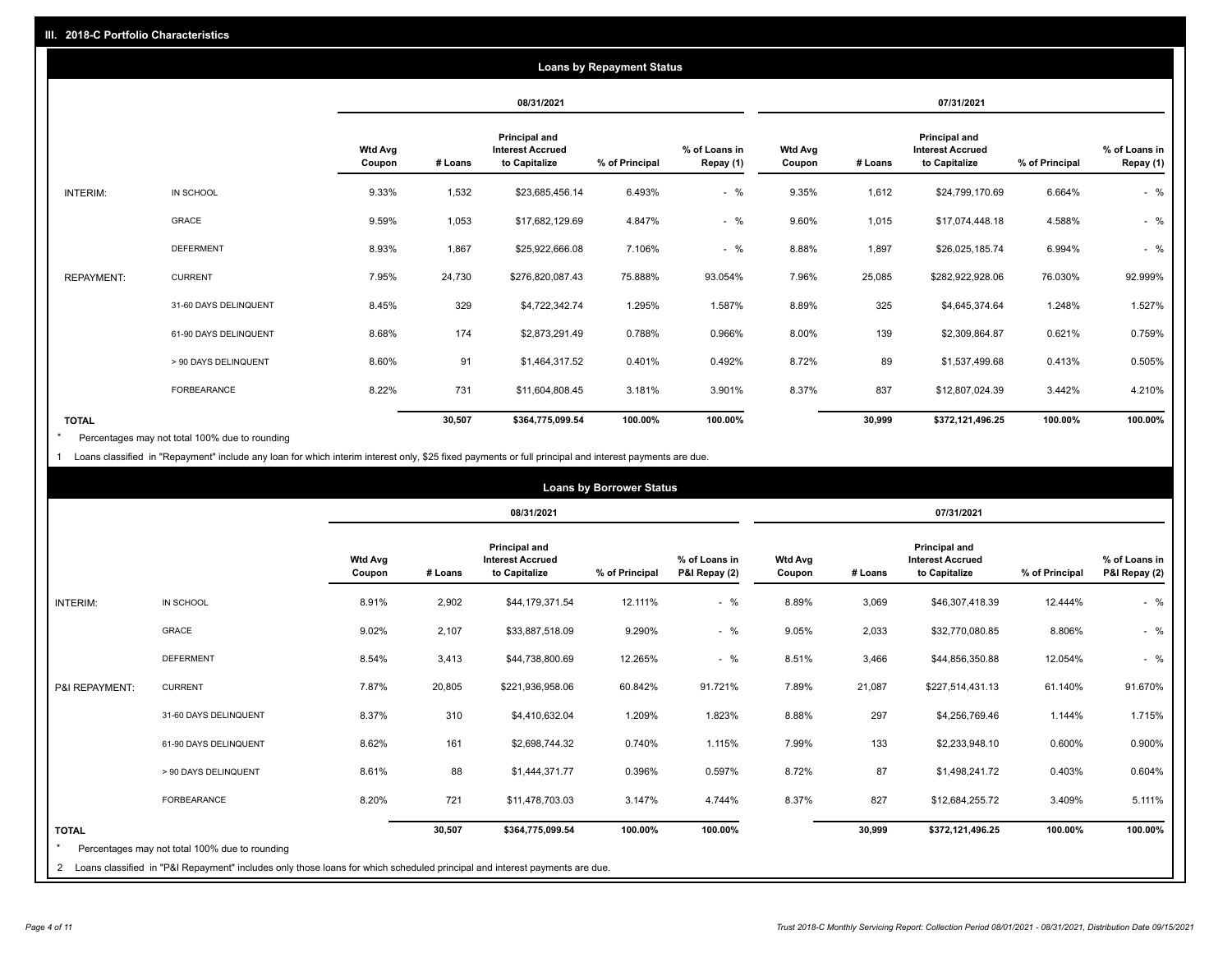|                                                                                                  | 8/31/2021        | 7/31/2021        |
|--------------------------------------------------------------------------------------------------|------------------|------------------|
| Pool Balance                                                                                     | \$364,775,099.54 | \$372,121,496.25 |
| Total # Loans                                                                                    | 30,507           | 30,999           |
| Total # Borrowers                                                                                | 29,708           | 30,185           |
| Weighted Average Coupon                                                                          | 8.21%            | 8.22%            |
| Weighted Average Remaining Term                                                                  | 129.50           | 129.65           |
| Percent of Pool - Cosigned                                                                       | 93.3%            | 93.3%            |
| Percent of Pool - Non Cosigned                                                                   | 6.7%             | 6.7%             |
| Borrower Interest Accrued for Period                                                             | \$2,396,966.32   | \$2,445,563.78   |
| Outstanding Borrower Interest Accrued                                                            | \$23,854,954.09  | \$23,796,738.32  |
| Gross Principal Realized Loss - Periodic *                                                       | \$407,498.90     | \$435,495.04     |
| Gross Principal Realized Loss - Cumulative *                                                     | \$13,771,007.62  | \$13,363,508.72  |
| Recoveries on Realized Losses - Periodic                                                         | \$49,230.45      | \$61,181.60      |
| Recoveries on Realized Losses - Cumulative                                                       | \$1,508,760.74   | \$1,459,530.29   |
| Net Losses - Periodic                                                                            | \$358,268.45     | \$374,313.44     |
| Net Losses - Cumulative                                                                          | \$12,262,246.88  | \$11,903,978.43  |
| Non-Cash Principal Activity - Capitalized Interest                                               | \$444,792.12     | \$1,742,955.34   |
| Since Issued Total Constant Prepayment Rate (CPR) (1)                                            | 12.60%           | 12.53%           |
| <b>Loan Substitutions</b>                                                                        | \$0.00           | \$0.00           |
| <b>Cumulative Loan Substitutions</b>                                                             | \$0.00           | \$0.00           |
| <b>Unpaid Servicing Fees</b>                                                                     | \$0.00           | \$0.00           |
| <b>Unpaid Administration Fees</b>                                                                | \$0.00           | \$0.00           |
| <b>Unpaid Carryover Servicing Fees</b>                                                           | \$0.00           | \$0.00           |
| Note Interest Shortfall                                                                          | \$0.00           | \$0.00           |
| Loans in Modification                                                                            | \$19,430,933.15  | \$19,047,308.58  |
| % of Loans in Modification as a % of Loans in Repayment (P&I)                                    | 8.43%            | 8.09%            |
|                                                                                                  |                  |                  |
| % Annualized Gross Principal Realized Loss - Periodic as a %<br>of Loans in Repayment (P&I) * 12 | 2.12%            | 2.22%            |
|                                                                                                  |                  |                  |
| % Gross Principal Realized Loss - Cumulative as a % of<br>Original Pool Balance                  | 2.31%            | 2.24%            |
|                                                                                                  |                  |                  |

\* In accordance with the Servicer's current policies and procedures, after September 1, 2017 loans subject to bankruptcy claims generally will not be reported as a charged- off unless and until they are delinquent for 120

(1) For additional information, see 'Since Issued CPR Methodology' found in section VIII of this report .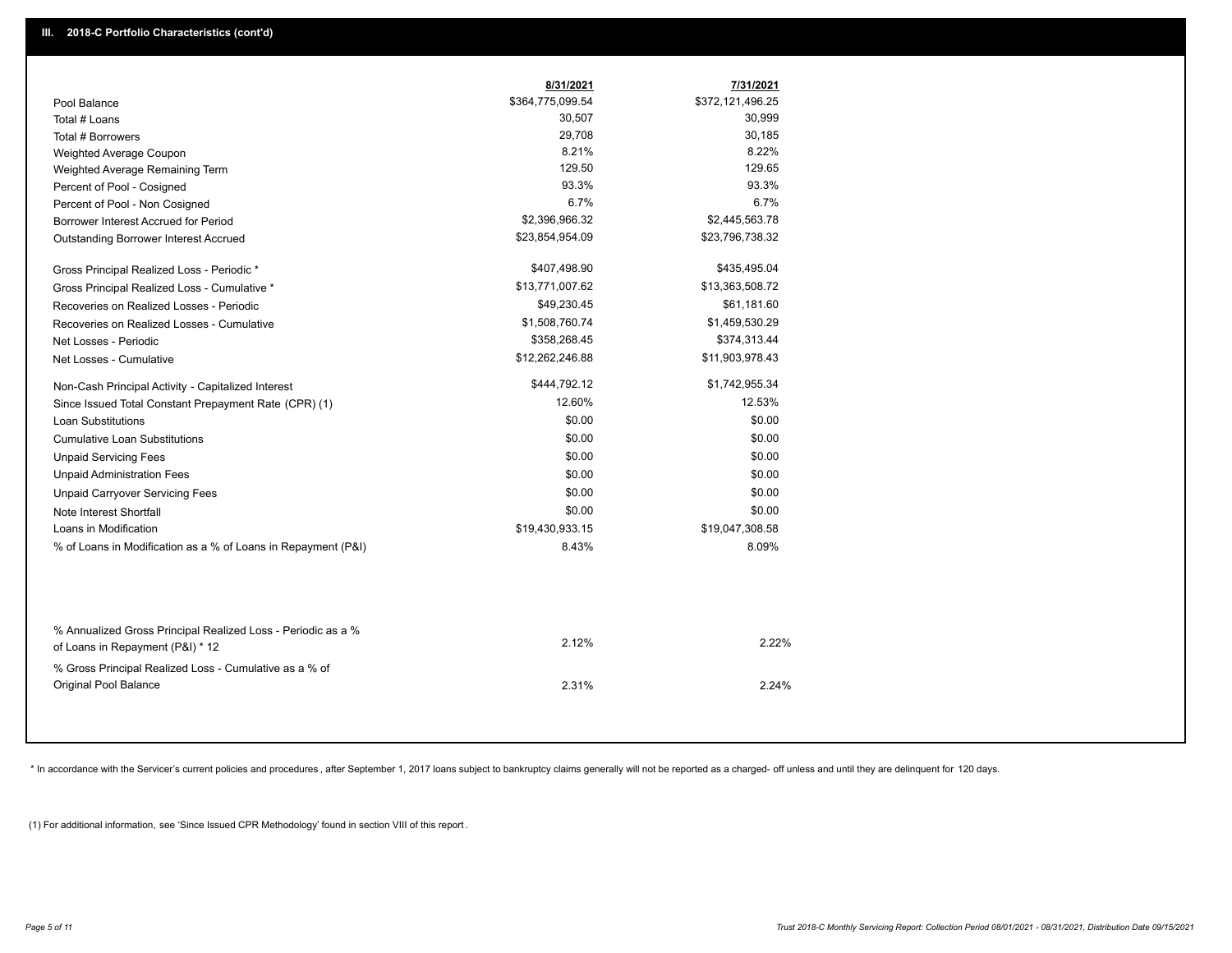## **Loan Program**

A

|                                    | Weighted<br>Average | # LOANS | <b>\$ AMOUNT</b> | $%$ *    |
|------------------------------------|---------------------|---------|------------------|----------|
| - Smart Option Interest-Only Loans | 7.09%               | 6,969   | \$59,294,562.01  | 16.255%  |
| - Smart Option Fixed Pay Loans     | 8.22%               | 7,565   | \$109,179,861.73 | 29.931%  |
| - Smart Option Deferred Loans      | 8.55%               | 15,973  | \$196,300,675.80 | 53.814%  |
| - Other Loan Programs              | $0.00\%$            |         | \$0.00           | 0.000%   |
| Total                              | 8.21%               | 30,507  | \$364,775,099.54 | 100.000% |

\* Percentages may not total 100% due to rounding

B

C

**Index Type**

|                       | Weighted<br>Average | # LOANS | <b>\$ AMOUNT</b> | % *       |
|-----------------------|---------------------|---------|------------------|-----------|
| - Fixed Rate Loans    | 9.12%               | 9,710   | \$125,976,937.50 | 34.536%   |
| - LIBOR Indexed Loans | 7.73%               | 20,797  | \$238,798,162.04 | 65.464%   |
| - Other Index Rates   | $0.00\%$            |         | \$0.00           | $0.000\%$ |
| <b>Total</b>          | 8.21%               | 30,507  | \$364,775,099.54 | 100.000%  |

\* Percentages may not total 100% due to rounding

# **Weighted Average Recent FICO**

| $0 - 639$<br>640 - 669 | 1,717  | \$20,807,786.99  | 5.704%   |
|------------------------|--------|------------------|----------|
|                        |        |                  |          |
|                        | 1,694  | \$19,463,201.25  | 5.336%   |
| 670 - 699              | 3,053  | \$37,655,568.72  | 10.323%  |
| 700 - 739              | 6,489  | \$80,910,664.49  | 22.181%  |
| $740 +$                | 17,552 | \$205,926,261.29 | 56.453%  |
| $N/A$ <sub>(1)</sub>   | 2      | \$11,616.80      | 0.003%   |
| <b>Total</b>           | 30,507 | \$364,775,099.54 | 100.000% |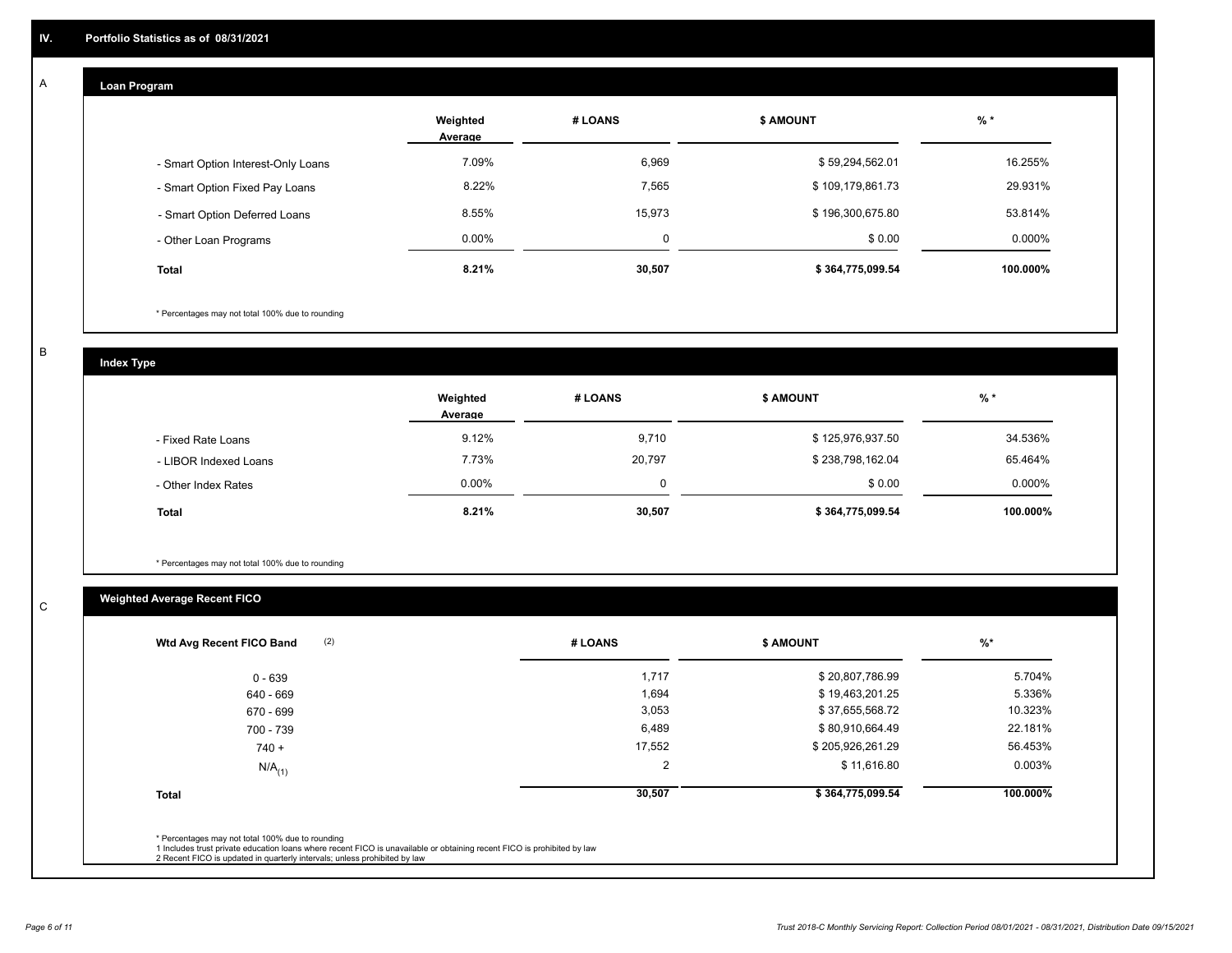| V. |       | 2018-C Reserve Account and Principal Distribution Calculations                  |                  |  |
|----|-------|---------------------------------------------------------------------------------|------------------|--|
| А. |       | <b>Reserve Account</b>                                                          |                  |  |
|    |       | Specified Reserve Account Balance                                               | \$1,508,827.00   |  |
|    |       | <b>Actual Reserve Account Balance</b>                                           | \$1,508,827.00   |  |
| В. |       | <b>Principal Distribution Amount</b>                                            |                  |  |
|    | i.    | Class A Notes Outstanding                                                       | \$239,091,122.19 |  |
|    | ii.   | Pool Balance                                                                    | \$364,775,099.54 |  |
|    | iii.  | First Priority Principal Distribution Amount (i - ii)                           | \$0.00           |  |
|    | iv.   | Class A and B Notes Outstanding                                                 | \$279,091,122.19 |  |
|    | ν.    | First Priority Principal Distribution Amount                                    | \$0.00           |  |
|    | vi.   | Pool Balance                                                                    | \$364,775,099.54 |  |
|    | vii.  | Specified Overcollateralization Amount                                          | \$91,193,774.89  |  |
|    | viii. | Regular Principal Distribution Amount (if (iv > 0, (iv - v) - (vi - vii))       | \$5,509,797.54   |  |
|    | ix.   | Pool Balance                                                                    | \$364,775,099.54 |  |
|    | х.    | 10% of Initial Pool Balance                                                     | \$59,551,785.83  |  |
|    | xi.   | First Priority Principal Distribution Amount                                    | \$0.00           |  |
|    | xii.  | Regular Principal Distribution Amount                                           | \$5,509,797.54   |  |
|    | xiii. | Available Funds (after payment of waterfall items A through I)                  | \$2,950,425.04   |  |
|    | xiv.  | Additional Principal Distribution Amount (if(vi <= x,min(xiii, vi - xi - xii))) | \$0.00           |  |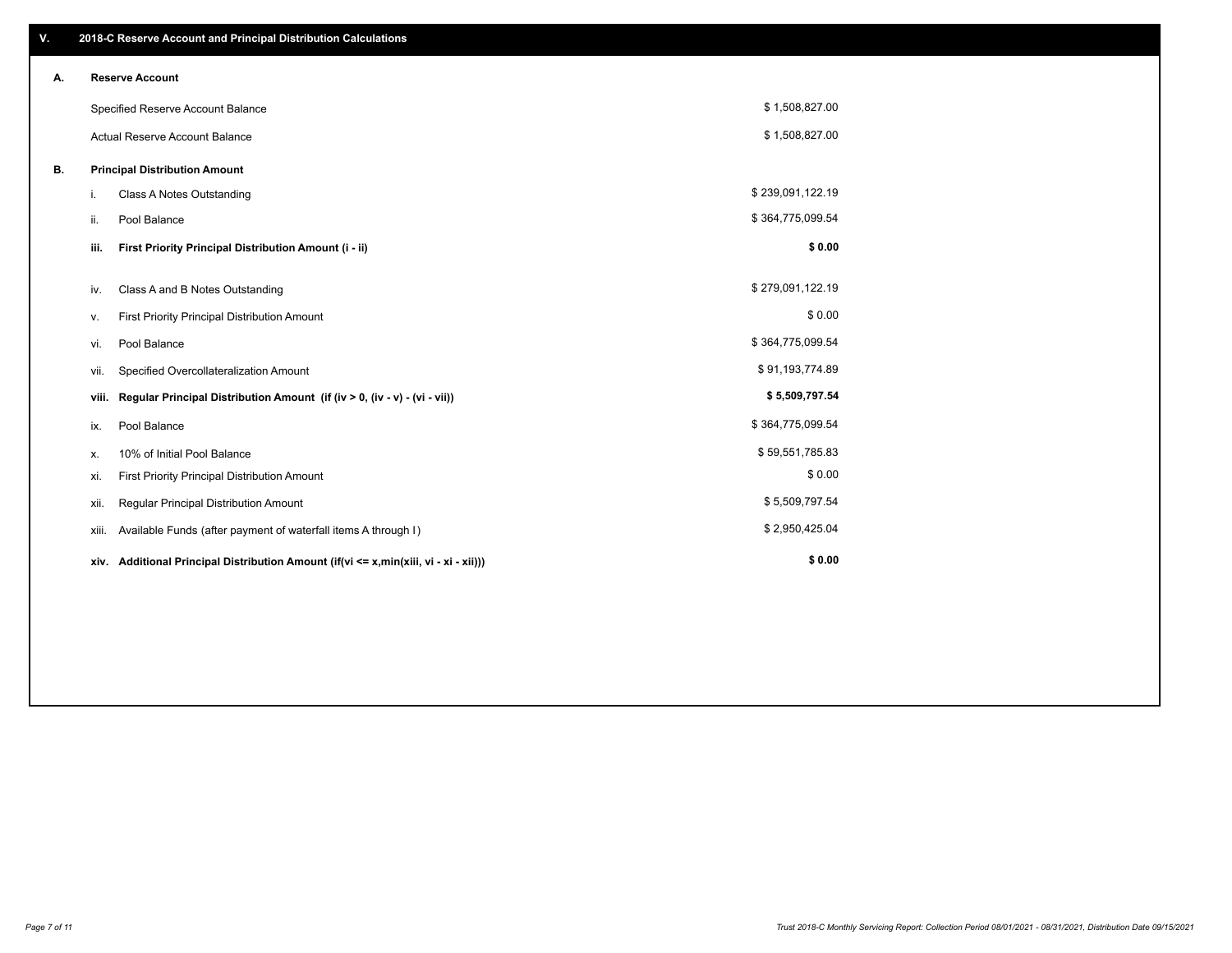|                              |                                                         | Paid           | <b>Funds Balance</b> |
|------------------------------|---------------------------------------------------------|----------------|----------------------|
|                              |                                                         |                |                      |
| <b>Total Available Funds</b> |                                                         |                | \$9,376,033.58       |
| A                            | <b>Trustee Fees</b>                                     | \$0.00         | \$9,376,033.58       |
| В                            | <b>Servicing Fees</b>                                   | \$234,127.76   | \$9,141,905.82       |
| C                            | i. Administration Fees                                  | \$8,333.00     | \$9,133,572.82       |
|                              | ii. Unreimbursed Administrator Advances plus any Unpaid | \$0.00         | \$9,133,572.82       |
| D                            | Class A Noteholders Interest Distribution Amount        | \$540,016.91   | \$8,593,555.91       |
| E                            | <b>First Priority Principal Payment</b>                 | \$0.00         | \$8,593,555.91       |
| F.                           | Class B Noteholders Interest Distribution Amount        | \$133,333.33   | \$8,460,222.58       |
| G                            | <b>Reinstatement Reserve Account</b>                    | \$0.00         | \$8,460,222.58       |
| H                            | Regular Principal Distribution                          | \$5,509,797.54 | \$2,950,425.04       |
|                              | <b>Carryover Servicing Fees</b>                         | \$0.00         | \$2,950,425.04       |
| J                            | Additional Principal Distribution Amount                | \$0.00         | \$2,950,425.04       |
| Κ                            | Unpaid Expenses of Trustee                              | \$0.00         | \$2,950,425.04       |
| L                            | Unpaid Expenses of Administrator                        | \$0.00         | \$2,950,425.04       |
| М                            | Remaining Funds to the Residual Certificateholders      | \$2,950,425.04 | \$0.00               |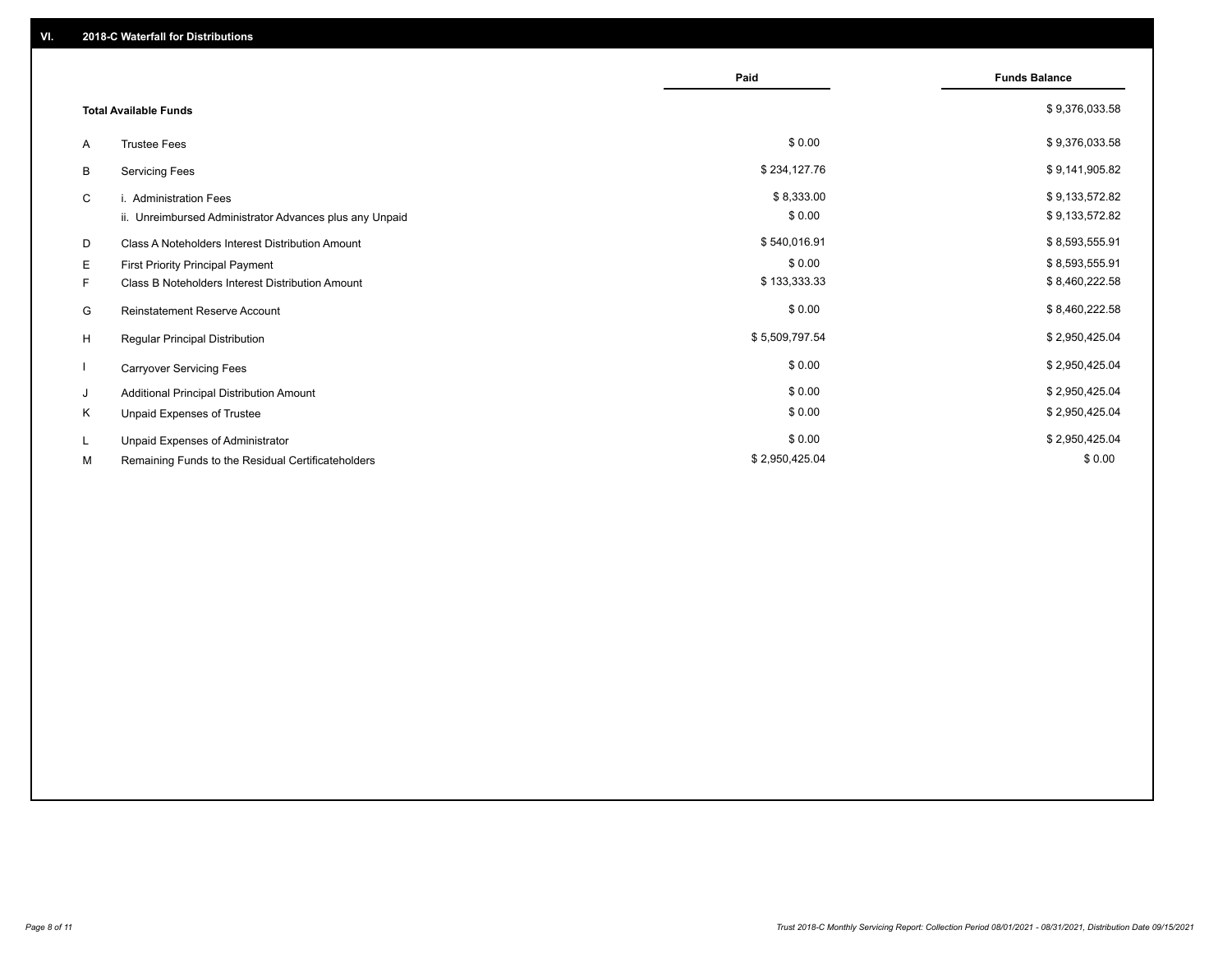| <b>Distribution Amounts</b>                                |                         |                         |                         |
|------------------------------------------------------------|-------------------------|-------------------------|-------------------------|
|                                                            | A <sub>2</sub> A        | A <sub>2</sub> B        | в                       |
| Cusip/Isin                                                 | 78449QAB3               | 78449QAC1               | 78449QAD9               |
| <b>Beginning Balance</b>                                   | \$160,125,246.96        | \$78,965,875.23         | \$40,000,000.00         |
| Index                                                      | <b>FIXED</b>            | <b>LIBOR</b>            | <b>FIXED</b>            |
| Spread/Fixed Rate                                          | 3.63%                   | 0.75%                   | 4.00%                   |
| Record Date (Days Prior to Distribution)                   | 1 NEW YORK BUSINESS DAY | 1 NEW YORK BUSINESS DAY | 1 NEW YORK BUSINESS DAY |
| Accrual Period Begin                                       | 8/15/2021               | 8/16/2021               | 8/15/2021               |
| <b>Accrual Period End</b>                                  | 9/15/2021               | 9/15/2021               | 9/15/2021               |
| Daycount Fraction                                          | 0.08333333              | 0.08333333              | 0.08333333              |
| Interest Rate*                                             | 3.63000%                | 0.84550%                | 4.00000%                |
| <b>Accrued Interest Factor</b>                             | 0.003025000             | 0.000704583             | 0.003333333             |
| <b>Current Interest Due</b>                                | \$484,378.87            | \$55,638.04             | \$133,333.33            |
| Interest Shortfall from Prior Period Plus Accrued Interest | $\mathsf{\$}$ -         | $\mathsf{\$}$ -         | $\mathsf{\$}$ -         |
| <b>Total Interest Due</b>                                  | \$484,378.87            | \$55,638.04             | \$133,333.33            |
| <b>Interest Paid</b>                                       | \$484,378.87            | \$55,638.04             | \$133,333.33            |
| <b>Interest Shortfall</b>                                  | $$ -$                   | $\mathsf{\$}$ -         | $$ -$                   |
| <b>Principal Paid</b>                                      | \$3,690,047.89          | \$1,819,749.65          | $\mathsf{\$}$ -         |
| <b>Ending Principal Balance</b>                            | \$156,435,199.07        | \$77,146,125.58         | \$40,000,000.00         |
| Paydown Factor                                             | 0.016849534             | 0.016849534             | 0.000000000             |
| <b>Ending Balance Factor</b>                               | 0.714315977             | 0.714315978             | 1.000000000             |

\* Pay rates for Current Distribution. For the interest rates applicable to the next distribution date, please see https://www.salliemae.com/about/investors/data/SMBabrate.txt.

**VII. 2018-C Distributions**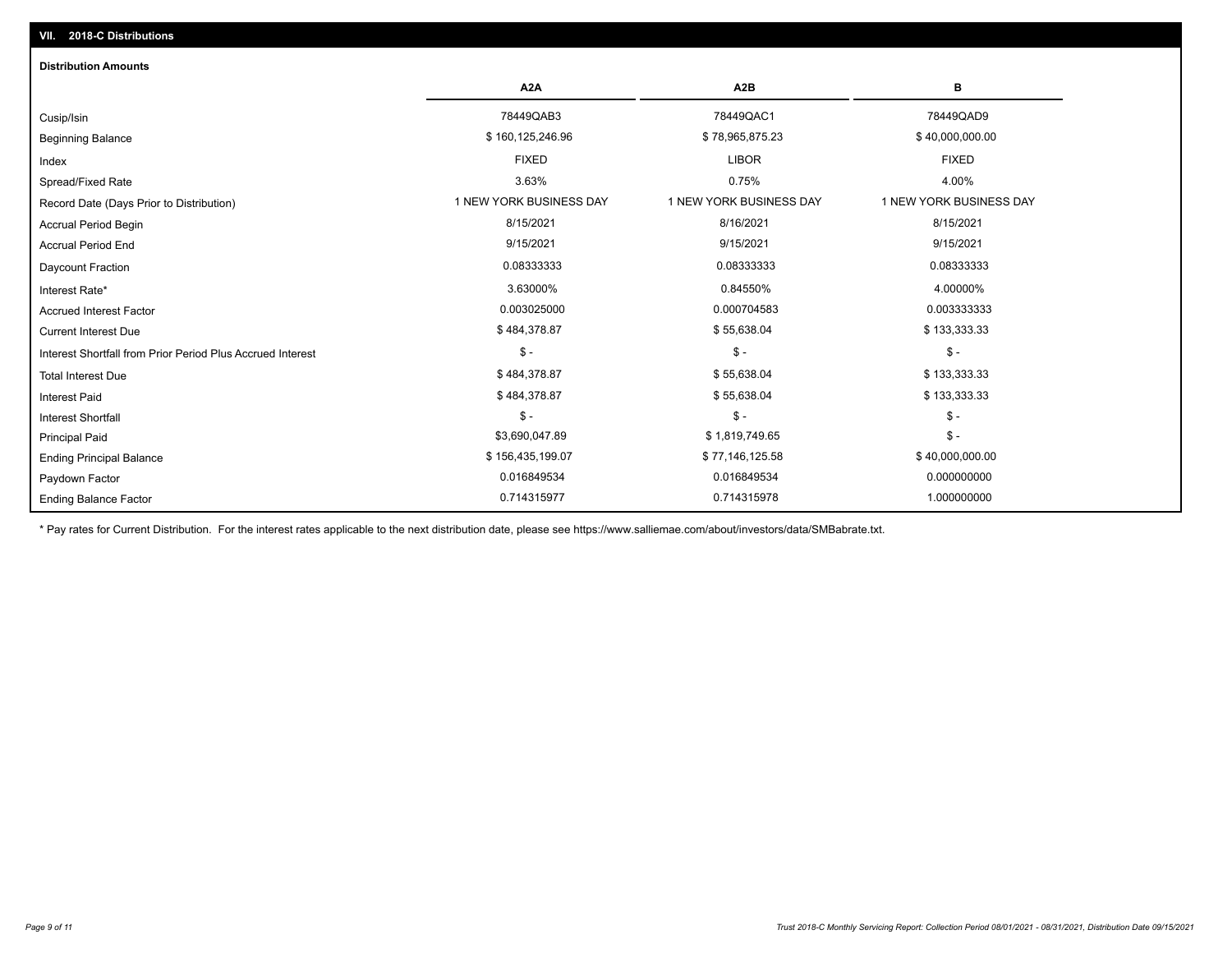#### **VIII. 2018-C Methodology**

## **Since Issued Total CPR**

$$
\text{total CPR} = 1 - \left(\frac{APB}{PPB}\right)^{\left(\frac{12}{MSC}\right)}
$$

APB = Actual period-end Pool Balance PPB = Projected period-end Pool Balance assuming no prepayments and no defaults Pool Balance = Sum(Principal Balance + Interest Accrued to Capitalize Balance) MSC = Months Since Cut-Off

## **Since-Issued Total Constant Prepayment Rate (CPR)**

Since-Issued Total CPR measures prepayments, both voluntary and involuntary, for a trust student loan pool over the life of a transaction. For each trust distribution, the actual month-end pool balance is compared against a month-end pool balance originally projected at issuance assuming no prepayments and defaults. For purposes of Since- Issued Total CPR calculations, projected period end pool balance assumes in-school status loans have up to a six month grace period before moving to repayment, grace status loans remain in grace status until their status end date and then to move to full principal and interest repayment, loans subject to interim interest or fixed payments during their in-school and grace period continue paying interim interest or fixed payments until full